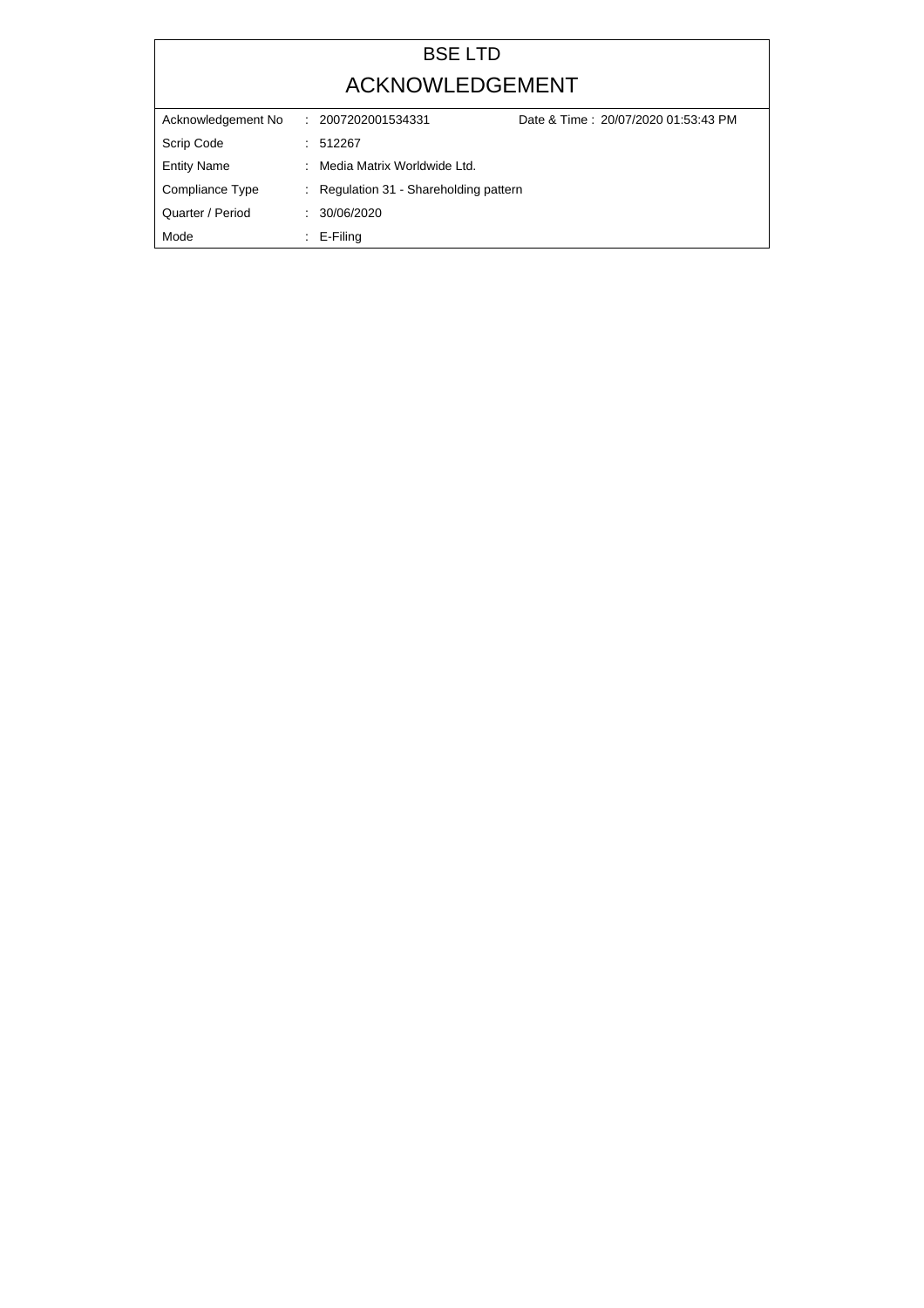| General information about company                                                          |                             |  |  |  |  |  |
|--------------------------------------------------------------------------------------------|-----------------------------|--|--|--|--|--|
| Scrip code                                                                                 | 512267                      |  |  |  |  |  |
| NSE Symbol                                                                                 | Not Applicable              |  |  |  |  |  |
| MSEI Symbol                                                                                | Not Applicable              |  |  |  |  |  |
| <b>ISIN</b>                                                                                | INE200D01020                |  |  |  |  |  |
| Name of the company                                                                        | Media Matrix Worldwide Ltd. |  |  |  |  |  |
| Whether company is SME                                                                     | N <sub>0</sub>              |  |  |  |  |  |
| Class of Security                                                                          | <b>Equity Shares</b>        |  |  |  |  |  |
| Type of report                                                                             | Quarterly                   |  |  |  |  |  |
| Quarter Ended / Half year ended/Date of Report (For Prelisting / Allotment)                | 30-06-2020                  |  |  |  |  |  |
| Date of allotment / extinguishment (in case Capital Restructuring selected) / Listing Date |                             |  |  |  |  |  |
| Shareholding pattern filed under                                                           | Regulation $31(1)(b)$       |  |  |  |  |  |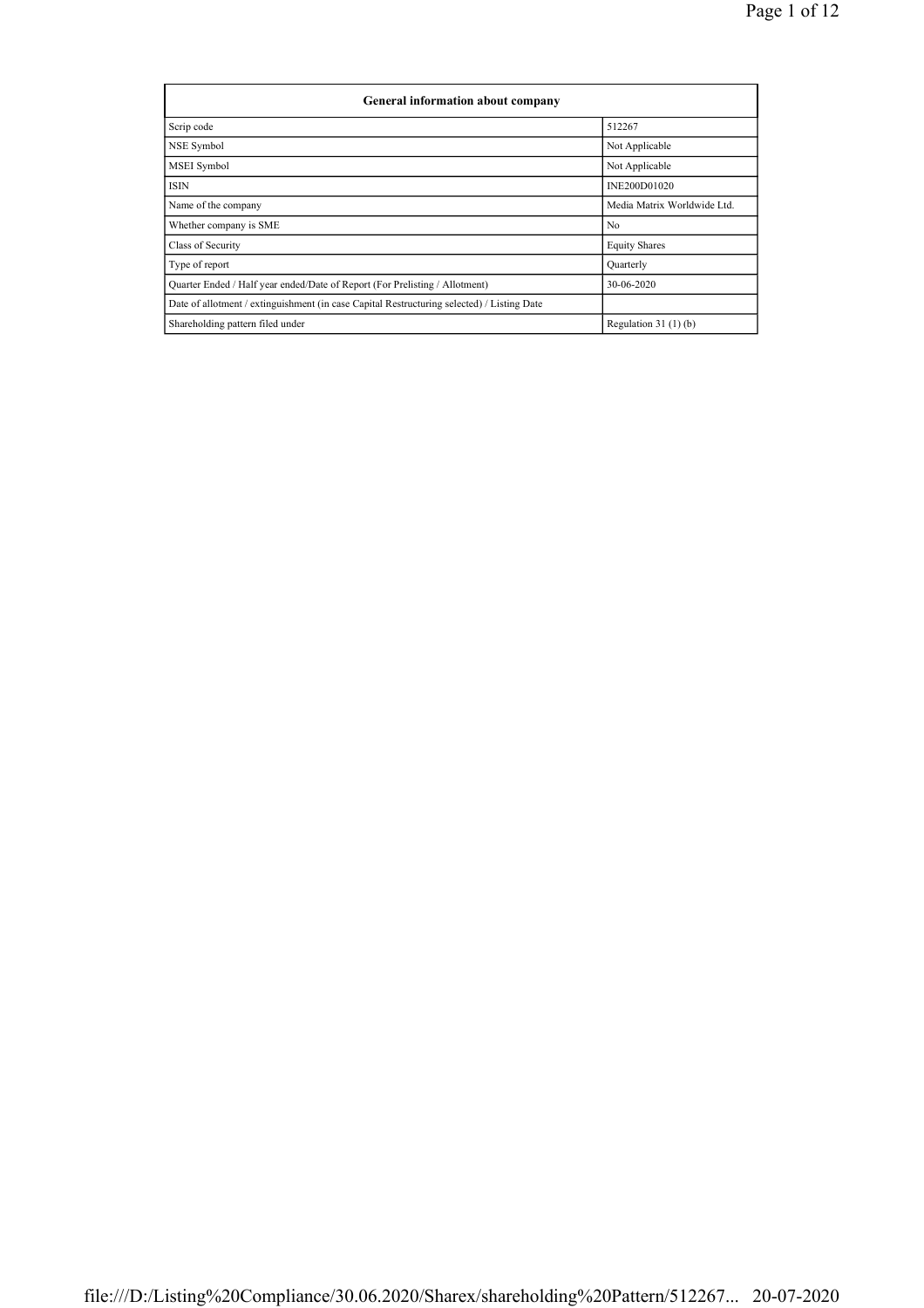|                | <b>Declaration</b>                                                                        |                |                                |                       |                            |  |  |  |
|----------------|-------------------------------------------------------------------------------------------|----------------|--------------------------------|-----------------------|----------------------------|--|--|--|
| Sr<br>No.      | Particular                                                                                | Yes/No         | Promoter and<br>Promoter Group | Public<br>shareholder | Non Promoter-Non<br>Public |  |  |  |
| 1              | Whether the Listed Entity has issued any partly paid up<br>shares?                        | N <sub>0</sub> | N <sub>0</sub>                 | N <sub>0</sub>        | N <sub>0</sub>             |  |  |  |
| $\overline{c}$ | Whether the Listed Entity has issued any Convertible<br>Securities?                       | N <sub>0</sub> | N <sub>0</sub>                 | N <sub>0</sub>        | N <sub>0</sub>             |  |  |  |
| 3              | Whether the Listed Entity has issued any Warrants?                                        | N <sub>0</sub> | N <sub>0</sub>                 | N <sub>0</sub>        | N <sub>0</sub>             |  |  |  |
| 4              | Whether the Listed Entity has any shares against which<br>depository receipts are issued? | N <sub>0</sub> | N <sub>0</sub>                 | N <sub>0</sub>        | N <sub>0</sub>             |  |  |  |
| 5              | Whether the Listed Entity has any shares in locked-in?                                    | N <sub>0</sub> | N <sub>0</sub>                 | N <sub>0</sub>        | N <sub>0</sub>             |  |  |  |
| 6              | Whether any shares held by promoters are pledge or<br>otherwise encumbered?               | Yes            | Yes                            |                       |                            |  |  |  |
|                | Whether company has equity shares with differential<br>voting rights?                     | N <sub>0</sub> | N <sub>0</sub>                 | N <sub>0</sub>        | N <sub>0</sub>             |  |  |  |
| 8              | Whether the listed entity has any significant beneficial<br>owner?                        | Yes            |                                |                       |                            |  |  |  |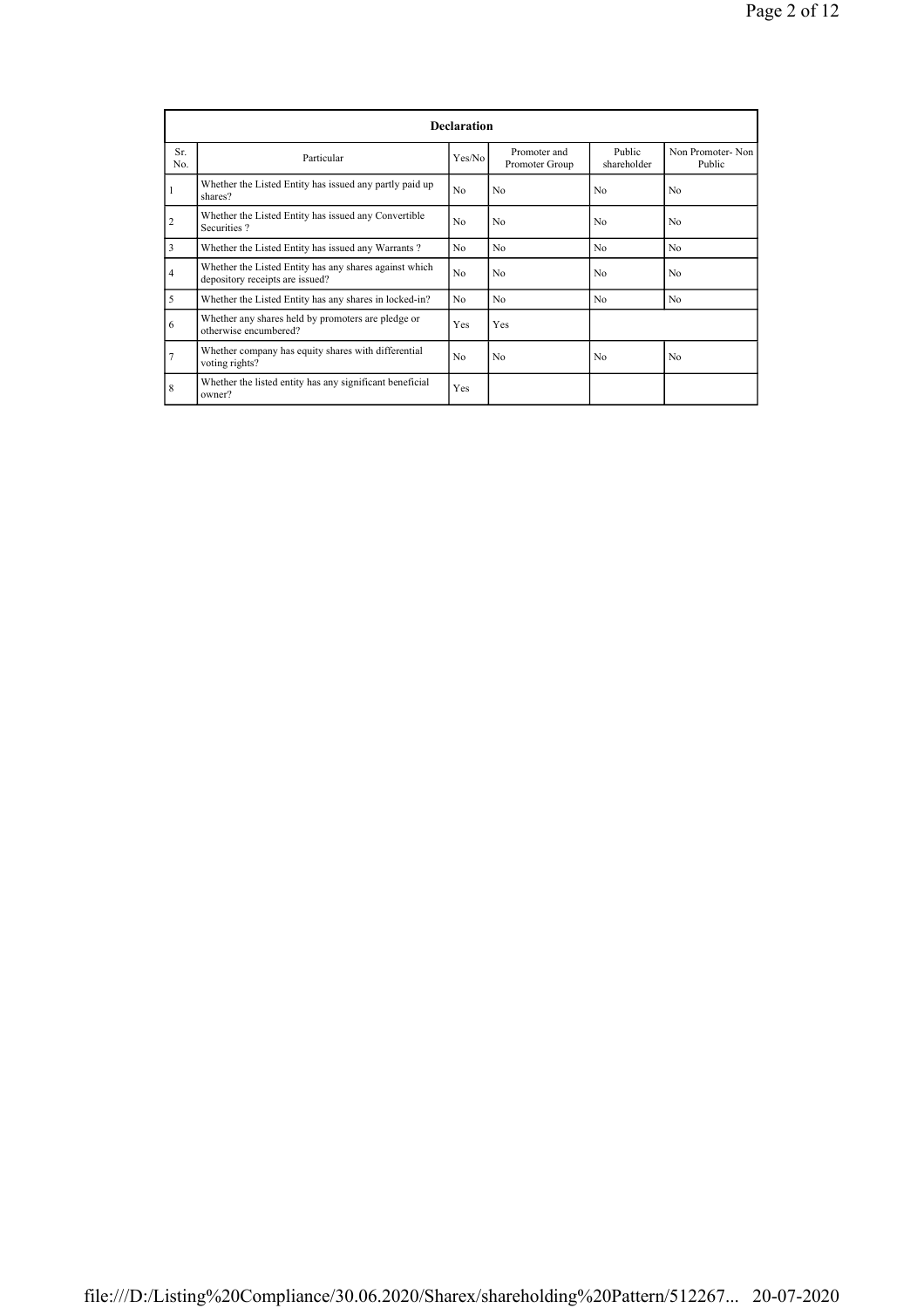|                 | <b>Table I - Summary Statement holding of specified securities</b> |                                 |                                  |                       |                                                                  |                                                           |                                                                                       |                                                                  |               |            |                       |
|-----------------|--------------------------------------------------------------------|---------------------------------|----------------------------------|-----------------------|------------------------------------------------------------------|-----------------------------------------------------------|---------------------------------------------------------------------------------------|------------------------------------------------------------------|---------------|------------|-----------------------|
|                 | Category                                                           |                                 | No. of fully                     | No.<br>Of<br>Partly   | No. Of<br>shares<br>underlying<br>Depository<br>Receipts<br>(VI) | Total nos<br>shares held<br>$(VII) = (IV)$<br>$+(V)+(VI)$ | Shareholding<br>as $a\%$ of<br>total no. of<br>shares<br><i>(calculated</i><br>as per | Number of Voting Rights held in each class<br>of securities (IX) |               |            |                       |
| Category<br>(1) | $\alpha$ f<br>shareholder                                          | Nos Of<br>shareholders<br>(III) | paid up<br>equity<br>shares held | paid-<br>up<br>equity |                                                                  |                                                           |                                                                                       | No of Voting (XIV) Rights                                        |               |            | Total as              |
|                 | (II)                                                               |                                 | (IV)                             | shares<br>held<br>(V) |                                                                  |                                                           | SCRR.<br>1957) (VIII)<br>As a % of<br>$(A+B+C2)$                                      | Class eg: X                                                      | Class<br>eg:y | Total      | $a\%$ of<br>$(A+B+C)$ |
| (A)             | Promoter<br>&<br>Promoter<br>Group                                 | $\overline{\mathbf{3}}$         | 687759918                        |                       |                                                                  | 687759918                                                 | 60 72                                                                                 | 687759918                                                        |               | 687759918  | 60 72                 |
| (B)             | Public                                                             | 2933                            | 444982301                        |                       |                                                                  | 444982301                                                 | 39.28                                                                                 | 444982301                                                        |               | 444982301  | 39.28                 |
| (C)             | Non<br>Promoter-<br>Non Public                                     |                                 |                                  |                       |                                                                  |                                                           |                                                                                       |                                                                  |               |            |                       |
| (C1)            | Shares<br>underlying<br><b>DRs</b>                                 |                                 |                                  |                       |                                                                  |                                                           |                                                                                       |                                                                  |               |            |                       |
| (C2)            | Shares held<br>by<br>Employee<br>Trusts                            |                                 |                                  |                       |                                                                  |                                                           |                                                                                       |                                                                  |               |            |                       |
|                 | Total                                                              | 2936                            | 1132742219                       |                       |                                                                  | 1132742219                                                | 100                                                                                   | 1132742219                                                       |               | 1132742219 | 100                   |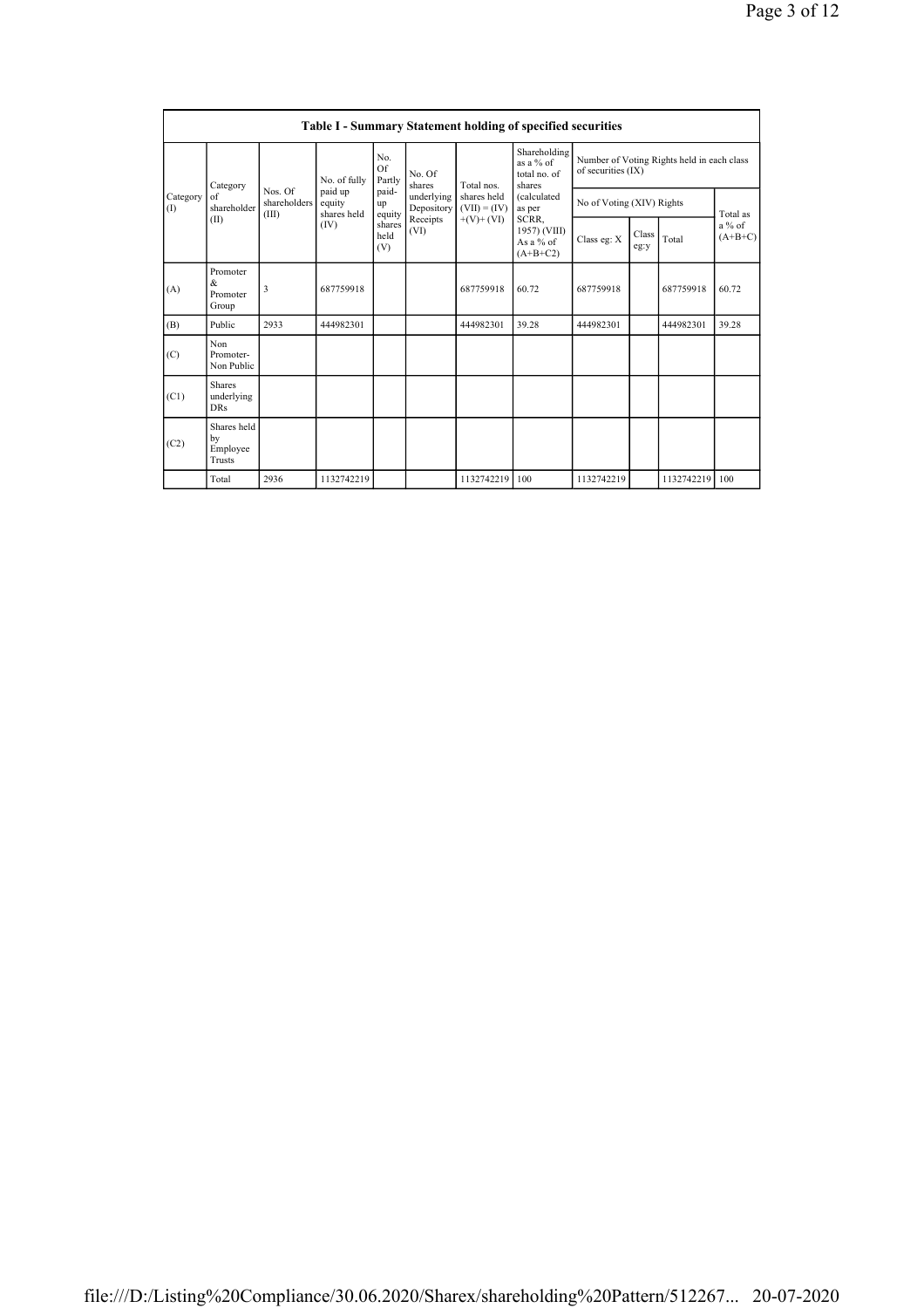|                 | <b>Table I - Summary Statement holding of specified securities</b> |                                                 |                                                  |                                                                |                                                                                                                |                                        |                                                         |                                                                  |                                             |                                                            |
|-----------------|--------------------------------------------------------------------|-------------------------------------------------|--------------------------------------------------|----------------------------------------------------------------|----------------------------------------------------------------------------------------------------------------|----------------------------------------|---------------------------------------------------------|------------------------------------------------------------------|---------------------------------------------|------------------------------------------------------------|
|                 | Category of                                                        | No. Of<br><b>Shares</b><br>Underlying           | No. of<br><b>Shares</b>                          | No. Of<br>Shares<br>Underlying<br>Outstanding                  | Shareholding,<br>as a % assuming<br>full conversion<br>of convertible                                          | Number of<br>Locked in<br>shares (XII) |                                                         | Number of Shares<br>pledged or<br>otherwise<br>encumbered (XIII) |                                             | Number of                                                  |
| Category<br>(I) | shareholder<br>(II)                                                | Outstanding<br>convertible<br>securities<br>(X) | Underlying<br>Outstanding<br>Warrants<br>$(X_i)$ | convertible<br>securities<br>and No. Of<br>Warrants<br>(Xi)(a) | securities (as a<br>percentage of<br>diluted share<br>capital) $(XI)$ =<br>$(VII)+(X)$ As a<br>% of $(A+B+C2)$ | No.<br>(a)                             | As a<br>$%$ of<br>total<br><b>Shares</b><br>held<br>(b) | No. $(a)$                                                        | As a %<br>of total<br>Shares<br>held<br>(b) | equity shares<br>held in<br>dematerialized<br>form $(XIV)$ |
| (A)             | Promoter &<br>Promoter<br>Group                                    |                                                 |                                                  |                                                                | 60.72                                                                                                          |                                        |                                                         | 32671700                                                         | 4.75                                        | 687759918                                                  |
| (B)             | Public                                                             |                                                 |                                                  |                                                                | 39.28                                                                                                          |                                        |                                                         |                                                                  |                                             | 444981894                                                  |
| (C)             | Non<br>Promoter-<br>Non Public                                     |                                                 |                                                  |                                                                |                                                                                                                |                                        |                                                         |                                                                  |                                             |                                                            |
| (C1)            | <b>Shares</b><br>underlying<br><b>DRs</b>                          |                                                 |                                                  |                                                                |                                                                                                                |                                        |                                                         |                                                                  |                                             |                                                            |
| (C2)            | Shares held<br>by<br>Employee<br>Trusts                            |                                                 |                                                  |                                                                |                                                                                                                |                                        |                                                         |                                                                  |                                             |                                                            |
|                 | Total                                                              |                                                 |                                                  |                                                                | 100                                                                                                            |                                        |                                                         | 32671700                                                         | 2.88                                        | 1132741812                                                 |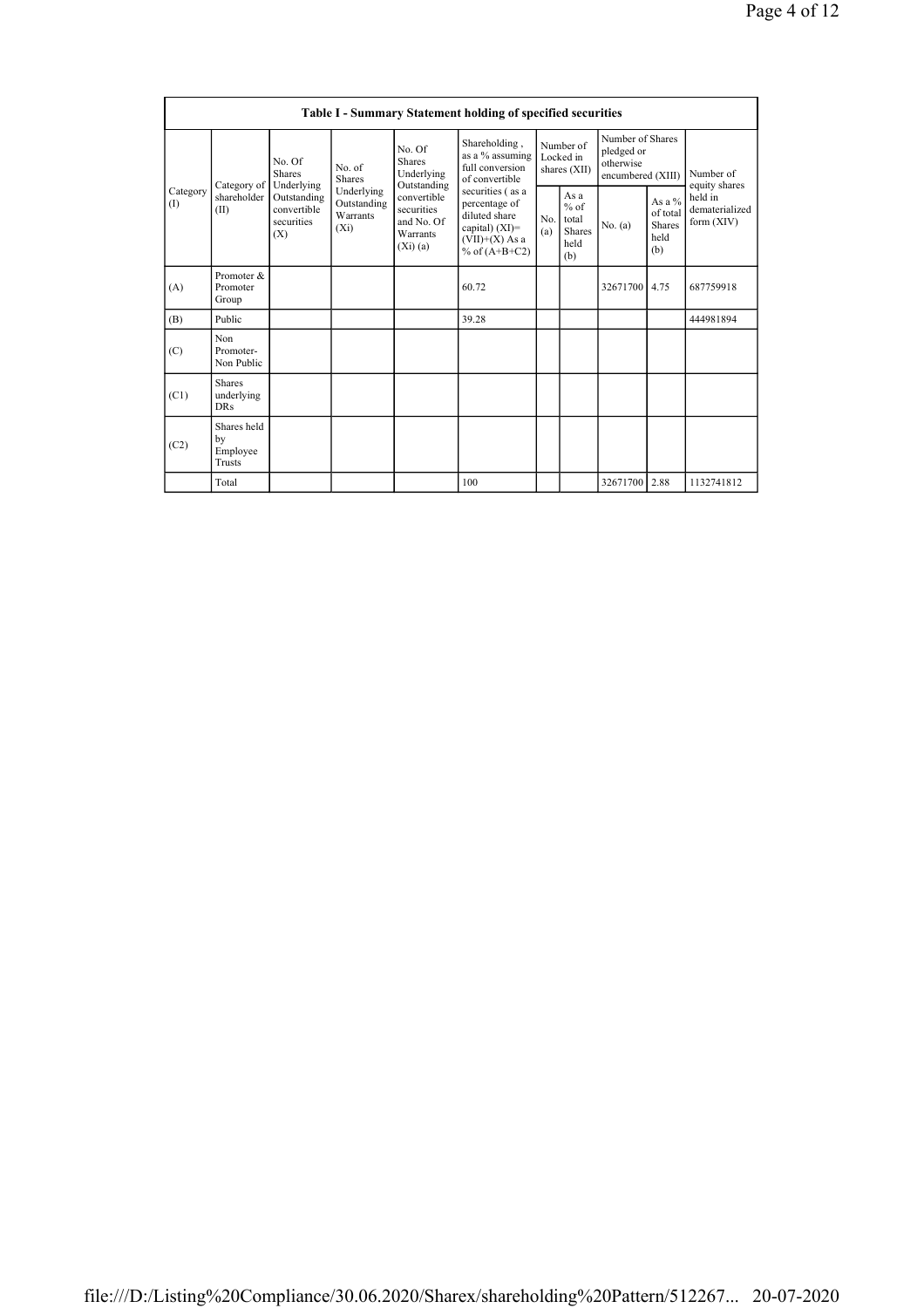|                                                                                                | Table II - Statement showing shareholding pattern of the Promoter and Promoter Group                                |                                                                                 |                                           |                                                                  |                          |                                              |                                                  |                           |               |            |                                 |
|------------------------------------------------------------------------------------------------|---------------------------------------------------------------------------------------------------------------------|---------------------------------------------------------------------------------|-------------------------------------------|------------------------------------------------------------------|--------------------------|----------------------------------------------|--------------------------------------------------|---------------------------|---------------|------------|---------------------------------|
|                                                                                                |                                                                                                                     | No.<br>Of<br>No. Of<br>Partly<br>No. of fully<br>shares<br>Total nos.<br>shares | Shareholding<br>as a % of<br>total no. of | Number of Voting Rights held in each<br>class of securities (IX) |                          |                                              |                                                  |                           |               |            |                                 |
| Sr.                                                                                            | Category &<br>Name of the<br>Shareholders (I)                                                                       | Nos. Of<br>shareholders<br>(III)                                                | paid up<br>equity<br>shares held          | paid-<br>up<br>equity                                            | underlying<br>Depository | shares held<br>$(VII) = (IV)$<br>$+(V)+(VI)$ | (calculated<br>as per                            | No of Voting (XIV) Rights |               |            | Total<br>as a $%$               |
|                                                                                                |                                                                                                                     |                                                                                 | (IV)                                      | shares<br>held<br>(V)                                            | Receipts<br>(VI)         |                                              | SCRR,<br>1957) (VIII)<br>As a % of<br>$(A+B+C2)$ | Class eg: X               | Class<br>eg:y | Total      | of<br>Total<br>Voting<br>rights |
| А                                                                                              | Table II - Statement showing shareholding pattern of the Promoter and Promoter Group                                |                                                                                 |                                           |                                                                  |                          |                                              |                                                  |                           |               |            |                                 |
| (1)                                                                                            | Indian                                                                                                              |                                                                                 |                                           |                                                                  |                          |                                              |                                                  |                           |               |            |                                 |
| (a)                                                                                            | Individuals/Hindu<br>undivided Family                                                                               | 1                                                                               | 2326166                                   |                                                                  |                          | 2326166                                      | 0.21                                             | 2326166                   |               | 2326166    | 0.21                            |
| (d)                                                                                            | Any Other<br>(specify)                                                                                              | $\overline{c}$                                                                  | 685433752                                 |                                                                  |                          | 685433752                                    | 60.51                                            | 685433752                 |               | 685433752  | 60.51                           |
| Sub-Total<br>(A)(1)                                                                            |                                                                                                                     | 3                                                                               | 687759918                                 |                                                                  |                          | 687759918                                    | 60.72                                            | 687759918                 |               | 687759918  | 60.72                           |
| (2)                                                                                            | Foreign                                                                                                             |                                                                                 |                                           |                                                                  |                          |                                              |                                                  |                           |               |            |                                 |
| Total<br>Shareholding<br>of Promoter<br>and<br>Promoter<br>Group $(A)=$<br>$(A)(1)+(A)$<br>(2) |                                                                                                                     | 3                                                                               | 687759918                                 |                                                                  |                          | 687759918                                    | 60.72                                            | 687759918                 |               | 687759918  | 60.72                           |
| $_{\rm B}$                                                                                     | Table III - Statement showing shareholding pattern of the Public shareholder                                        |                                                                                 |                                           |                                                                  |                          |                                              |                                                  |                           |               |            |                                 |
| (1)                                                                                            | Institutions                                                                                                        |                                                                                 |                                           |                                                                  |                          |                                              |                                                  |                           |               |            |                                 |
| (3)                                                                                            | Non-institutions                                                                                                    |                                                                                 |                                           |                                                                  |                          |                                              |                                                  |                           |               |            |                                 |
| (a(i))                                                                                         | Individuals -<br>i.Individual<br>shareholders<br>holding nominal<br>share capital up<br>to Rs. 2 lakhs.             | 2645                                                                            | 10863073                                  |                                                                  |                          | 10863073                                     | 0.96                                             | 10863073                  |               | 10863073   | 0.96                            |
| (a(ii))                                                                                        | Individuals - ii.<br>Individual<br>shareholders<br>holding nominal<br>share capital in<br>excess of Rs. 2<br>lakhs. | 24                                                                              | 35544903                                  |                                                                  |                          | 35544903                                     | 3.14                                             | 35544903                  |               | 35544903   | 3.14                            |
| (b)                                                                                            | NBFCs registered<br>with RBI                                                                                        | $\mathbf{1}$                                                                    | 47125                                     |                                                                  |                          | 47125                                        | $\boldsymbol{0}$                                 | 47125                     |               | 47125      | $\mathbf{0}$                    |
| (e)                                                                                            | Any Other<br>(specify)                                                                                              | 263                                                                             | 398527200                                 |                                                                  |                          | 398527200                                    | 35.18                                            | 398527200                 |               | 398527200  | 35.18                           |
| Sub-Total<br>(B)(3)                                                                            |                                                                                                                     | 2933                                                                            | 444982301                                 |                                                                  |                          | 444982301                                    | 39.28                                            | 444982301                 |               | 444982301  | 39.28                           |
| <b>Total Public</b><br>Shareholding<br>$(B)=(B)(1)+$<br>$(B)(2)+(B)$<br>(3)                    |                                                                                                                     | 2933                                                                            | 444982301                                 |                                                                  |                          | 444982301                                    | 39.28                                            | 444982301                 |               | 444982301  | 39.28                           |
| $\mathbf C$                                                                                    | Table IV - Statement showing shareholding pattern of the Non Promoter- Non Public shareholder                       |                                                                                 |                                           |                                                                  |                          |                                              |                                                  |                           |               |            |                                 |
| Total<br>$(A+B+C2)$                                                                            |                                                                                                                     | 2936                                                                            | 1132742219                                |                                                                  |                          | 1132742219                                   | 100                                              | 1132742219                |               | 1132742219 | 100                             |
| Total<br>$(A+B+C)$                                                                             |                                                                                                                     | 2936                                                                            | 1132742219                                |                                                                  |                          | 1132742219                                   | 100                                              | 1132742219                |               | 1132742219 | 100                             |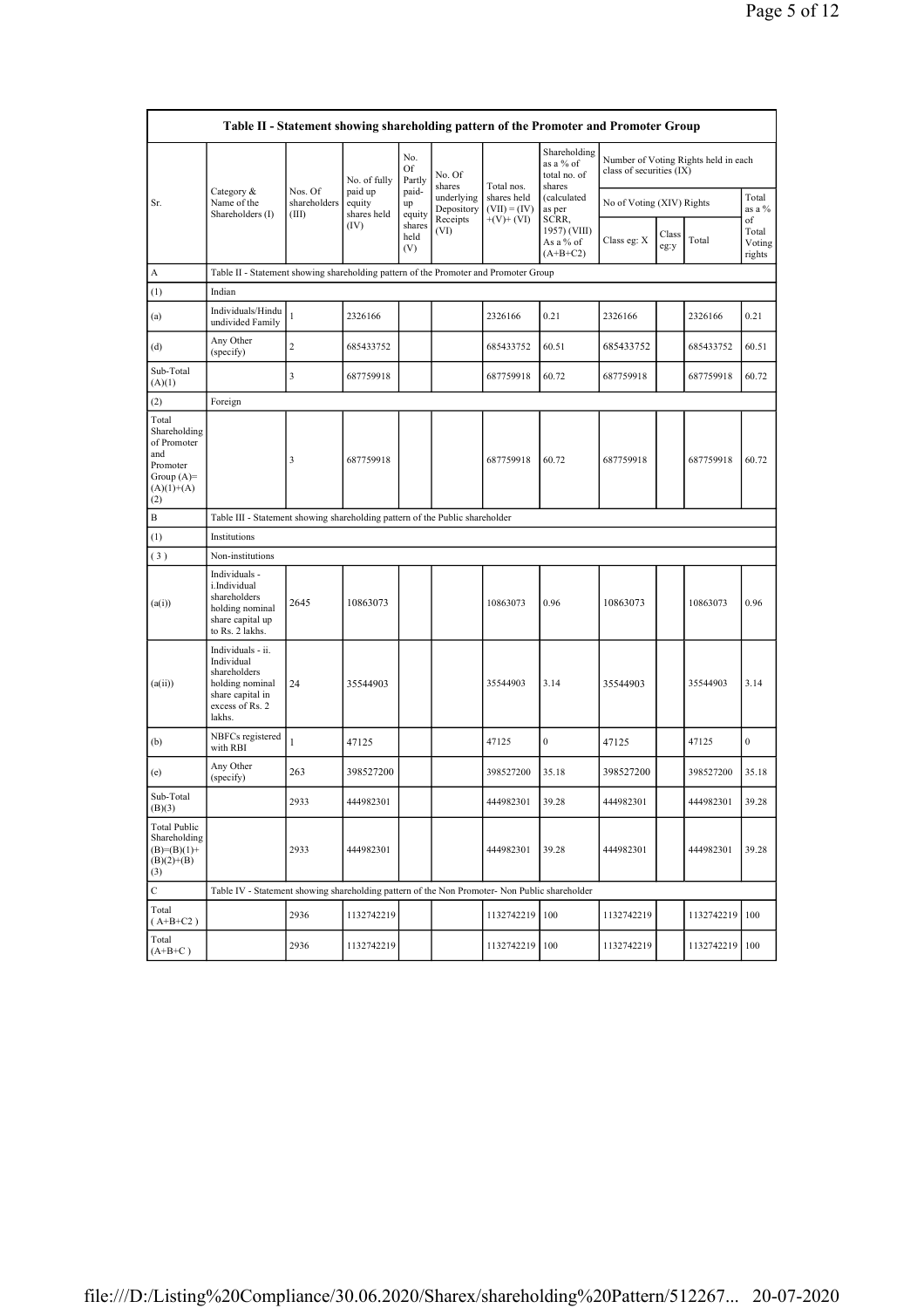|                                                                                        |                                                              |                                       |                                                           | Table II - Statement showing shareholding pattern of the Promoter and Promoter Group          |                                        |                                                      |                                                                  |                                                   |                                           |
|----------------------------------------------------------------------------------------|--------------------------------------------------------------|---------------------------------------|-----------------------------------------------------------|-----------------------------------------------------------------------------------------------|----------------------------------------|------------------------------------------------------|------------------------------------------------------------------|---------------------------------------------------|-------------------------------------------|
|                                                                                        | No. Of<br><b>Shares</b>                                      | No. of<br><b>Shares</b><br>Underlying | No. Of Shares<br>Underlying<br>Outstanding<br>convertible | Shareholding, as a<br>% assuming full<br>conversion of<br>convertible<br>securities (as a     | Number of<br>Locked in<br>shares (XII) |                                                      | Number of Shares<br>pledged or<br>otherwise<br>encumbered (XIII) |                                                   | Number of<br>equity shares                |
| Sr.                                                                                    | Underlying<br>Outstanding<br>convertible<br>securities $(X)$ | Outstanding<br>Warrants<br>$(X_i)$    | securities and<br>No. Of<br>Warrants (Xi)<br>(a)          | percentage of<br>diluted share<br>capital) $(XI)$ =<br>$(VII)+(X)$ As a %<br>of $(A+B+C2)$    | No.<br>(a)                             | As a $%$<br>of total<br><b>Shares</b><br>held<br>(b) | No. $(a)$                                                        | As a $%$<br>of total<br><b>Shares</b><br>held (b) | held in<br>dematerialized<br>form $(XIV)$ |
| A                                                                                      |                                                              |                                       |                                                           | Table II - Statement showing shareholding pattern of the Promoter and Promoter Group          |                                        |                                                      |                                                                  |                                                   |                                           |
| (1)                                                                                    | Indian                                                       |                                       |                                                           |                                                                                               |                                        |                                                      |                                                                  |                                                   |                                           |
| (a)                                                                                    |                                                              |                                       |                                                           | 0.21                                                                                          |                                        |                                                      | $\theta$                                                         | $\theta$                                          | 2326166                                   |
| (d)                                                                                    |                                                              |                                       |                                                           | 60.51                                                                                         |                                        |                                                      | 32671700                                                         | 4.77                                              | 685433752                                 |
| Sub-Total (A)<br>(1)                                                                   |                                                              |                                       |                                                           | 60.72                                                                                         |                                        |                                                      | 32671700 4.75                                                    |                                                   | 687759918                                 |
| (2)                                                                                    | Foreign                                                      |                                       |                                                           |                                                                                               |                                        |                                                      |                                                                  |                                                   |                                           |
| Total<br>Shareholding<br>of Promoter<br>and Promoter<br>Group $(A)=A)$<br>$(1)+(A)(2)$ |                                                              |                                       |                                                           | 60.72                                                                                         |                                        |                                                      | 32671700 4.75                                                    |                                                   | 687759918                                 |
| B                                                                                      |                                                              |                                       |                                                           | Table III - Statement showing shareholding pattern of the Public shareholder                  |                                        |                                                      |                                                                  |                                                   |                                           |
| (1)                                                                                    | Institutions                                                 |                                       |                                                           |                                                                                               |                                        |                                                      |                                                                  |                                                   |                                           |
| (3)                                                                                    | Non-institutions                                             |                                       |                                                           |                                                                                               |                                        |                                                      |                                                                  |                                                   |                                           |
| (a(i))                                                                                 |                                                              |                                       |                                                           | 0.96                                                                                          |                                        |                                                      |                                                                  |                                                   | 10862666                                  |
| (a(ii))                                                                                |                                                              |                                       |                                                           | 3.14                                                                                          |                                        |                                                      |                                                                  |                                                   | 35544903                                  |
| (b)                                                                                    |                                                              |                                       |                                                           | $\overline{0}$                                                                                |                                        |                                                      |                                                                  |                                                   | 47125                                     |
| (e)                                                                                    |                                                              |                                       |                                                           | 35.18                                                                                         |                                        |                                                      |                                                                  |                                                   | 398527200                                 |
| Sub-Total (B)<br>(3)                                                                   |                                                              |                                       |                                                           | 39.28                                                                                         |                                        |                                                      |                                                                  |                                                   | 444981894                                 |
| <b>Total Public</b><br>Shareholding<br>$(B)=(B)(1)+$<br>$(B)(2)+(B)(3)$                |                                                              |                                       |                                                           | 39.28                                                                                         |                                        |                                                      |                                                                  |                                                   | 444981894                                 |
| $\overline{C}$                                                                         |                                                              |                                       |                                                           | Table IV - Statement showing shareholding pattern of the Non Promoter- Non Public shareholder |                                        |                                                      |                                                                  |                                                   |                                           |
| Total<br>$(A+B+C2)$                                                                    |                                                              |                                       |                                                           | 100                                                                                           |                                        |                                                      |                                                                  |                                                   | 1132741812                                |
| Total<br>$(A+B+C)$                                                                     |                                                              |                                       |                                                           | 100                                                                                           |                                        |                                                      | 32671700 2.88                                                    |                                                   | 1132741812                                |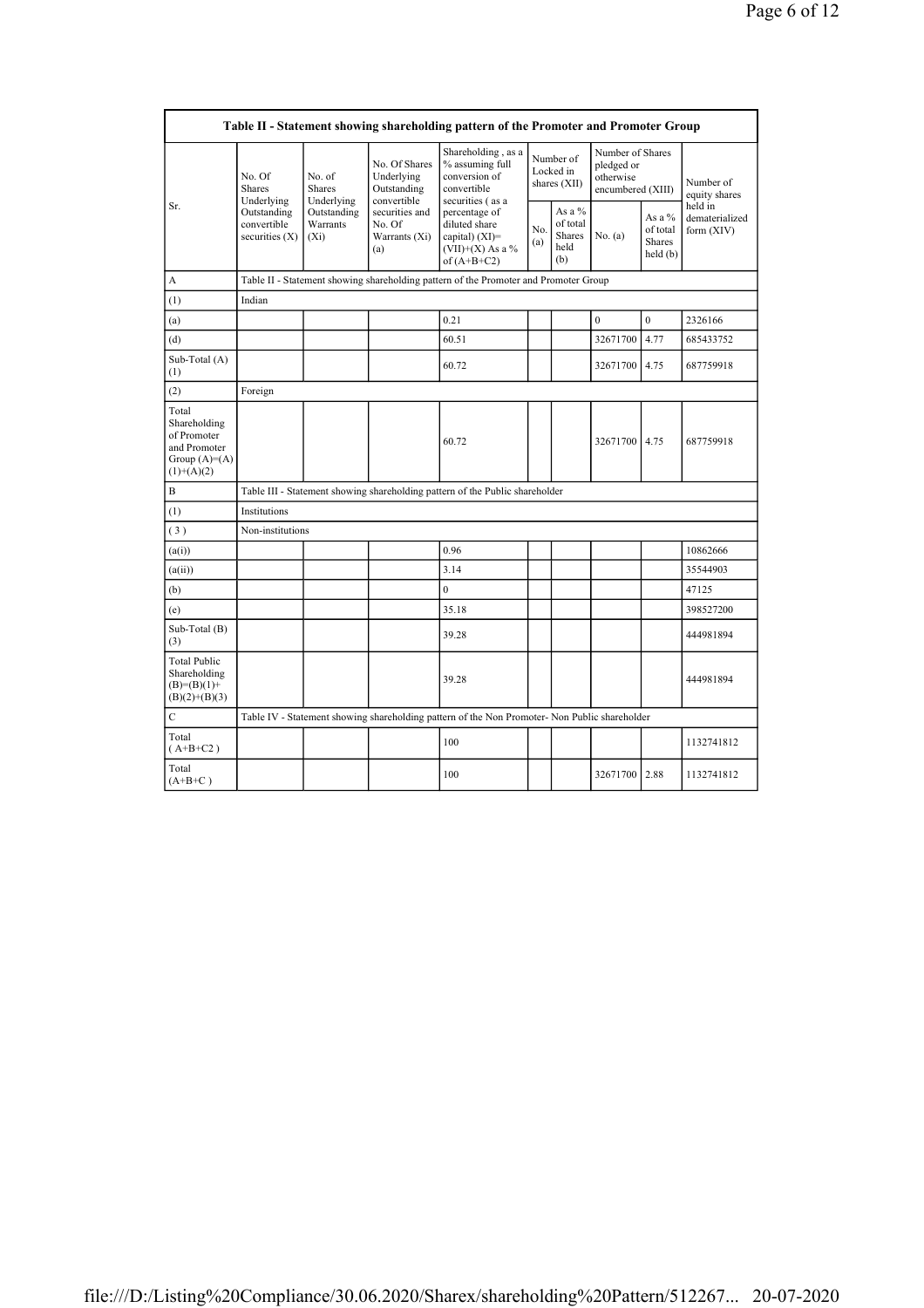|                                                                                                                                                                                              | Individuals/Hindu undivided Family                            |                       |  |  |  |  |  |
|----------------------------------------------------------------------------------------------------------------------------------------------------------------------------------------------|---------------------------------------------------------------|-----------------------|--|--|--|--|--|
| Searial No.                                                                                                                                                                                  | 1                                                             |                       |  |  |  |  |  |
| Name of the<br>Shareholders (I)                                                                                                                                                              | MAHENDRA NAHATA                                               | Click here to go back |  |  |  |  |  |
| PAN(II)                                                                                                                                                                                      | AAOPN6698M                                                    | Total                 |  |  |  |  |  |
| No. of fully paid<br>up equity shares<br>held (IV)                                                                                                                                           | 2326166                                                       | 2326166               |  |  |  |  |  |
| No. Of Partly paid-<br>up equity shares<br>held (V)                                                                                                                                          |                                                               |                       |  |  |  |  |  |
| No. Of shares<br>underlying<br>Depository<br>Receipts (VI)                                                                                                                                   |                                                               |                       |  |  |  |  |  |
| Total nos. shares<br>held $(VII) = (IV) +$<br>$(V)+(VI)$                                                                                                                                     | 2326166                                                       | 2326166               |  |  |  |  |  |
| Shareholding as a<br>% of total no. of<br>shares (calculated<br>as per SCRR,<br>1957) (VIII) As a<br>% of $(A+B+C2)$                                                                         | 0.21                                                          | 0.21                  |  |  |  |  |  |
|                                                                                                                                                                                              | Number of Voting Rights held in each class of securities (IX) |                       |  |  |  |  |  |
| Class eg:X                                                                                                                                                                                   | 2326166                                                       | 2326166               |  |  |  |  |  |
| Class eg:y                                                                                                                                                                                   |                                                               |                       |  |  |  |  |  |
| Total                                                                                                                                                                                        | 2326166                                                       | 2326166               |  |  |  |  |  |
| Total as a % of<br><b>Total Voting rights</b>                                                                                                                                                | 0.21                                                          | 0.21                  |  |  |  |  |  |
| No. Of Shares<br>Underlying<br>Outstanding<br>convertible<br>securities $(X)$                                                                                                                |                                                               |                       |  |  |  |  |  |
| No. of Shares<br>Underlying<br>Outstanding<br>Warrants (Xi)                                                                                                                                  |                                                               |                       |  |  |  |  |  |
| No. Of Shares<br>Underlying<br>Outstanding<br>convertible<br>securities and No.<br>Of Warrants (Xi)<br>(a)                                                                                   |                                                               |                       |  |  |  |  |  |
| Shareholding, as a<br>% assuming full<br>conversion of<br>convertible<br>securities (as a<br>percentage of<br>diluted share<br>capital) $(XI) = (VII)$<br>$+(Xi)(a)$ As a % of<br>$(A+B+C2)$ | 0.21                                                          | 0.21                  |  |  |  |  |  |
| Number of Locked in shares (XII)                                                                                                                                                             |                                                               |                       |  |  |  |  |  |
| No. (a)                                                                                                                                                                                      |                                                               |                       |  |  |  |  |  |
| As a % of total<br>Shares held (b)                                                                                                                                                           |                                                               |                       |  |  |  |  |  |
| Number of Shares pledged or otherwise encumbered (XIII)                                                                                                                                      |                                                               |                       |  |  |  |  |  |
| No. (a)                                                                                                                                                                                      | $\boldsymbol{0}$                                              | $\boldsymbol{0}$      |  |  |  |  |  |
| As a % of total<br>Shares held (b)                                                                                                                                                           | $\boldsymbol{0}$                                              | $\boldsymbol{0}$      |  |  |  |  |  |
| Number of equity<br>shares held in<br>dematerialized<br>form (XIV)                                                                                                                           | 2326166                                                       | 2326166               |  |  |  |  |  |
| Reason for not providing PAN                                                                                                                                                                 |                                                               |                       |  |  |  |  |  |
| Reason for not<br>providing PAN                                                                                                                                                              |                                                               |                       |  |  |  |  |  |
| Shareholder type                                                                                                                                                                             | Promoter                                                      |                       |  |  |  |  |  |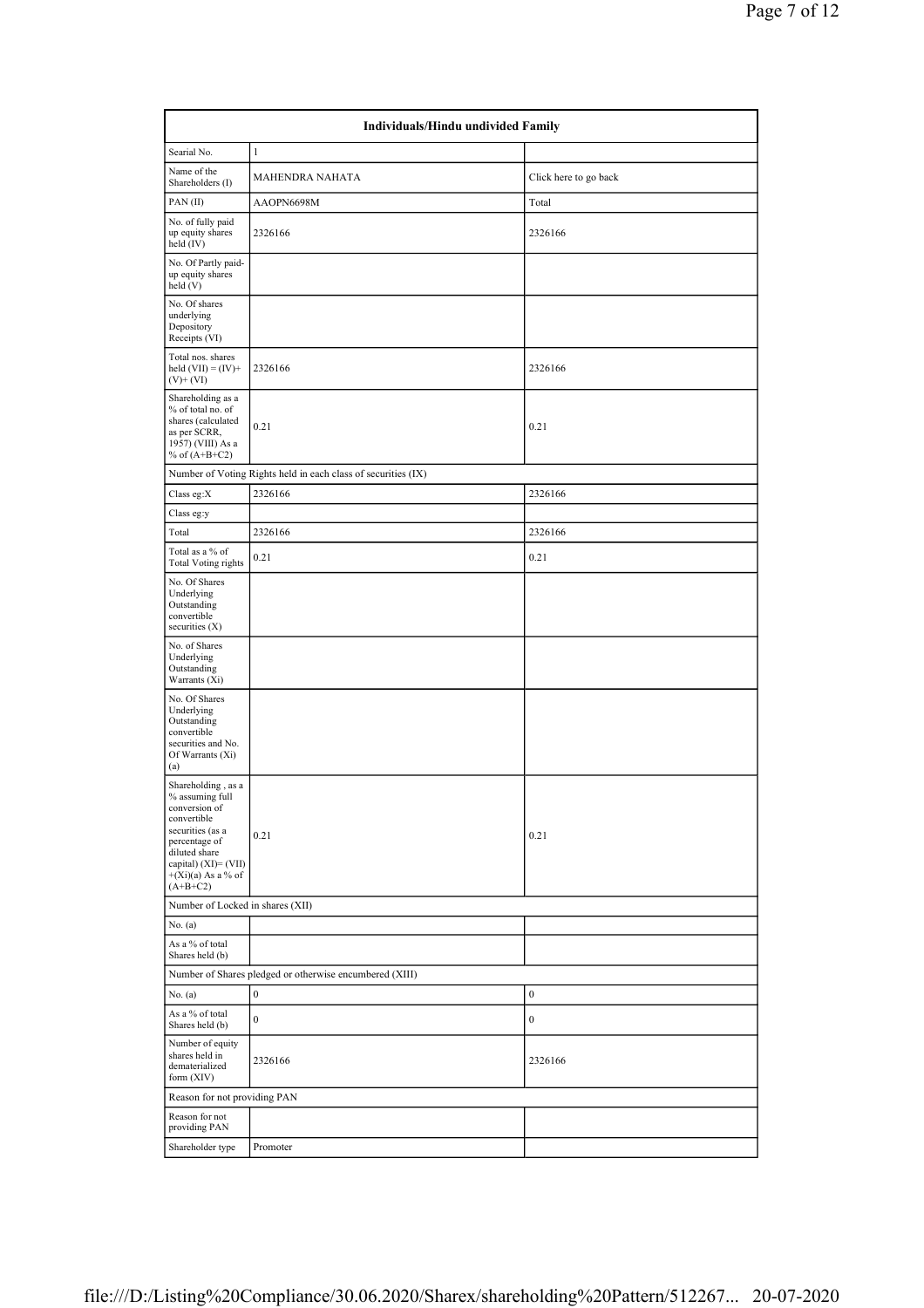| Any Other (specify)                                                                                                                                                                      |                                                               |                             |                       |  |  |  |  |
|------------------------------------------------------------------------------------------------------------------------------------------------------------------------------------------|---------------------------------------------------------------|-----------------------------|-----------------------|--|--|--|--|
| Searial No.                                                                                                                                                                              | $\mathbf{1}$                                                  | $\overline{c}$              |                       |  |  |  |  |
| Category                                                                                                                                                                                 | <b>Bodies Corporate</b>                                       | <b>Bodies Corporate</b>     | Click here to go back |  |  |  |  |
| Name of the<br>Shareholders (I)                                                                                                                                                          | NEXTWAVE COMMUNICATIONS PRIVATE LIM                           | MN VENTURES PRIVATE LIMITED |                       |  |  |  |  |
| PAN $(II)$                                                                                                                                                                               | AACCD7696J                                                    | AACCI2827E                  | Total                 |  |  |  |  |
| No. of the<br>Shareholders (I)                                                                                                                                                           | 1                                                             | $\mathbf{1}$                | $\sqrt{2}$            |  |  |  |  |
| No. of fully paid<br>up equity shares<br>held $(IV)$                                                                                                                                     | 40794146                                                      | 644639606                   | 685433752             |  |  |  |  |
| No. Of Partly paid-<br>up equity shares<br>held(V)                                                                                                                                       |                                                               |                             |                       |  |  |  |  |
| No. Of shares<br>underlying<br>Depository<br>Receipts (VI)                                                                                                                               |                                                               |                             |                       |  |  |  |  |
| Total nos. shares<br>held $(VII) = (IV) +$<br>$(V)+(VI)$                                                                                                                                 | 40794146                                                      | 644639606                   | 685433752             |  |  |  |  |
| Shareholding as a<br>% of total no. of<br>shares (calculated<br>as per SCRR,<br>1957) (VIII) As a<br>% of $(A+B+C2)$                                                                     | 3.6                                                           | 56.91                       | 60.51                 |  |  |  |  |
|                                                                                                                                                                                          | Number of Voting Rights held in each class of securities (IX) |                             |                       |  |  |  |  |
| Class eg: X                                                                                                                                                                              | 40794146                                                      | 644639606                   | 685433752             |  |  |  |  |
| Class eg:y                                                                                                                                                                               |                                                               |                             |                       |  |  |  |  |
| Total                                                                                                                                                                                    | 40794146                                                      | 644639606                   | 685433752             |  |  |  |  |
| Total as a % of<br><b>Total Voting rights</b>                                                                                                                                            | 3.6                                                           | 56.91                       | 60.51                 |  |  |  |  |
| No. Of Shares<br>Underlying<br>Outstanding<br>convertible<br>securities $(X)$                                                                                                            |                                                               |                             |                       |  |  |  |  |
| No. of Shares<br>Underlying<br>Outstanding<br>Warrants (Xi)                                                                                                                              |                                                               |                             |                       |  |  |  |  |
| No. Of Shares<br>Underlying<br>Outstanding<br>convertible<br>securities and No.<br>Of Warrants (Xi)<br>(a)                                                                               |                                                               |                             |                       |  |  |  |  |
| Shareholding, as a<br>% assuming full<br>conversion of<br>convertible<br>securities (as a<br>percentage of<br>diluted share<br>capital) $(XI) = (VII)$<br>$+(X)$ As a % of<br>$(A+B+C2)$ | 3.6                                                           | 56.91                       | 60.51                 |  |  |  |  |
| Number of Locked in shares (XII)                                                                                                                                                         |                                                               |                             |                       |  |  |  |  |
| No. (a)                                                                                                                                                                                  |                                                               |                             |                       |  |  |  |  |
| As a % of total<br>Shares held (b)                                                                                                                                                       |                                                               |                             |                       |  |  |  |  |
|                                                                                                                                                                                          | Number of Shares pledged or otherwise encumbered (XIII)       |                             |                       |  |  |  |  |
| No. (a)<br>As a % of total                                                                                                                                                               | $\boldsymbol{0}$<br>$\overline{0}$                            | 32671700<br>5.07            | 32671700<br>4.77      |  |  |  |  |
| Shares held (b)<br>Number of equity<br>shares held in<br>dematerialized<br>form $(XIV)$                                                                                                  | 40794146                                                      | 644639606                   | 685433752             |  |  |  |  |
| Reason for not providing PAN                                                                                                                                                             |                                                               |                             |                       |  |  |  |  |
| Reason for not<br>providing PAN                                                                                                                                                          |                                                               |                             |                       |  |  |  |  |
| Shareholder type                                                                                                                                                                         | Promoter Group                                                | Promoter Group              |                       |  |  |  |  |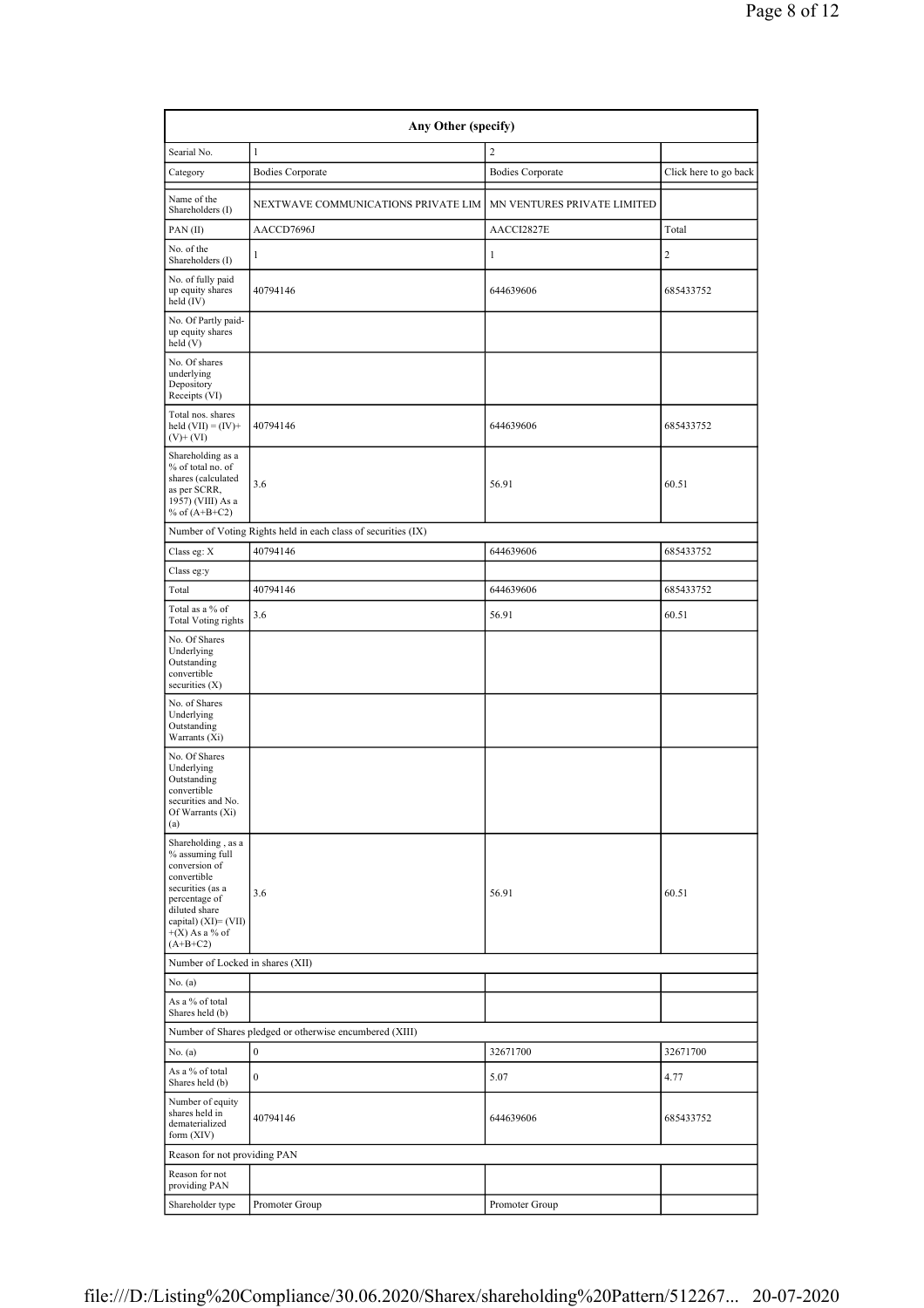| Any Other (specify)                                                                                                                                                                      |                                     |                |                                                                |                                              |                     |                                                                    |                                              |
|------------------------------------------------------------------------------------------------------------------------------------------------------------------------------------------|-------------------------------------|----------------|----------------------------------------------------------------|----------------------------------------------|---------------------|--------------------------------------------------------------------|----------------------------------------------|
| Searial No.                                                                                                                                                                              | $\mathbf{1}$                        | $\overline{c}$ | 3                                                              | 4                                            | 5                   | 6                                                                  | $\tau$                                       |
| Category                                                                                                                                                                                 | Non-<br>Resident<br>Indian<br>(NRI) | <b>HUF</b>     | <b>Bodies Corporate</b>                                        | <b>Clearing Members</b>                      | Clearing<br>Members | <b>Bodies Corporate</b>                                            | <b>Bodies Corporate</b>                      |
| Category / More<br>than 1 percentage                                                                                                                                                     | Category                            | Category       | More than 1<br>percentage of<br>shareholding                   | More than 1<br>percentage of<br>shareholding | Category            | More than 1<br>percentage of<br>shareholding                       | More than 1<br>percentage of<br>shareholding |
| Name of the<br>Shareholders (I)                                                                                                                                                          |                                     |                | <b>HASTIN</b><br>MARKETING<br><b>PRIVATE</b><br><b>LIMITED</b> | GRD<br><b>SECURITIES</b><br>LTD.             |                     | <b>TEESTA</b><br><b>RETAIL</b><br><b>PRIVATE</b><br><b>LIMITED</b> | V AND A<br><b>VENTURES LLP</b>               |
| PAN(II)                                                                                                                                                                                  |                                     |                | AABCH5715P                                                     | AABCG7534M                                   |                     | AACCT8123E                                                         | AADCV9379B                                   |
| No. of the<br>Shareholders (I)                                                                                                                                                           | 25                                  | 145            | $\mathbf{1}$                                                   | 1                                            | 24                  | $\mathbf{1}$                                                       | $\mathbf{1}$                                 |
| No. of fully paid<br>up equity shares<br>held (IV)                                                                                                                                       | 313450                              | 1895187        | 22387000                                                       | 25770594                                     | 25899228            | 52500000                                                           | 263568184                                    |
| No. Of Partly paid-<br>up equity shares<br>held (V)                                                                                                                                      |                                     |                |                                                                |                                              |                     |                                                                    |                                              |
| No. Of shares<br>underlying<br>Depository<br>Receipts (VI)                                                                                                                               |                                     |                |                                                                |                                              |                     |                                                                    |                                              |
| Total nos. shares<br>held $(VII) = (IV) +$<br>$(V)$ + $(VI)$                                                                                                                             | 313450                              | 1895187        | 22387000                                                       | 25770594                                     | 25899228            | 52500000                                                           | 263568184                                    |
| Shareholding as a<br>% of total no. of<br>shares (calculated<br>as per SCRR,<br>1957) (VIII) As a<br>% of $(A+B+C2)$                                                                     | 0.03                                | 0.17           | 1.98                                                           | 2.28                                         | 2.29                | 4.63                                                               | 23.27                                        |
| Number of Voting Rights held in each class of securities (IX)                                                                                                                            |                                     |                |                                                                |                                              |                     |                                                                    |                                              |
| Class eg: X                                                                                                                                                                              | 313450                              | 1895187        | 22387000                                                       | 25770594                                     | 25899228            | 52500000                                                           | 263568184                                    |
| Class eg:y                                                                                                                                                                               | 313450                              | 1895187        | 22387000                                                       | 25770594                                     | 25899228            | 52500000                                                           | 263568184                                    |
| Total<br>Total as a % of<br><b>Total Voting rights</b>                                                                                                                                   | 0.03                                | 0.17           | 1.98                                                           | 2.28                                         | 2.29                | 4.63                                                               | 23.27                                        |
| No. Of Shares<br>Underlying<br>Outstanding<br>convertible<br>securities $(X)$                                                                                                            |                                     |                |                                                                |                                              |                     |                                                                    |                                              |
| No. of Shares<br>Underlying<br>Outstanding<br>Warrants (Xi)                                                                                                                              |                                     |                |                                                                |                                              |                     |                                                                    |                                              |
| No. Of Shares<br>Underlying<br>Outstanding<br>convertible<br>securities and No.<br>Of Warrants (Xi)<br>(a)                                                                               |                                     |                |                                                                |                                              |                     |                                                                    |                                              |
| Shareholding, as a<br>% assuming full<br>conversion of<br>convertible<br>securities (as a<br>percentage of<br>diluted share<br>capital) $(XI) = (VII)$<br>$+(X)$ As a % of<br>$(A+B+C2)$ | 0.03                                | 0.17           | 1.98                                                           | 2.28                                         | 2.29                | 4.63                                                               | 23.27                                        |
| Number of Locked in shares (XII)                                                                                                                                                         |                                     |                |                                                                |                                              |                     |                                                                    |                                              |
| No. (a)                                                                                                                                                                                  |                                     |                |                                                                |                                              |                     |                                                                    |                                              |
| As a % of total<br>Shares held (b)                                                                                                                                                       |                                     |                |                                                                |                                              |                     |                                                                    |                                              |
| Number of equity<br>shares held in<br>dematerialized<br>form (XIV)                                                                                                                       | 313450                              | 1895187        | 22387000                                                       | 25770594                                     | 25899228            | 52500000                                                           | 263568184                                    |
| Reason for not providing PAN                                                                                                                                                             |                                     |                |                                                                |                                              |                     |                                                                    |                                              |
| Reason for not<br>providing PAN                                                                                                                                                          |                                     |                |                                                                |                                              |                     |                                                                    |                                              |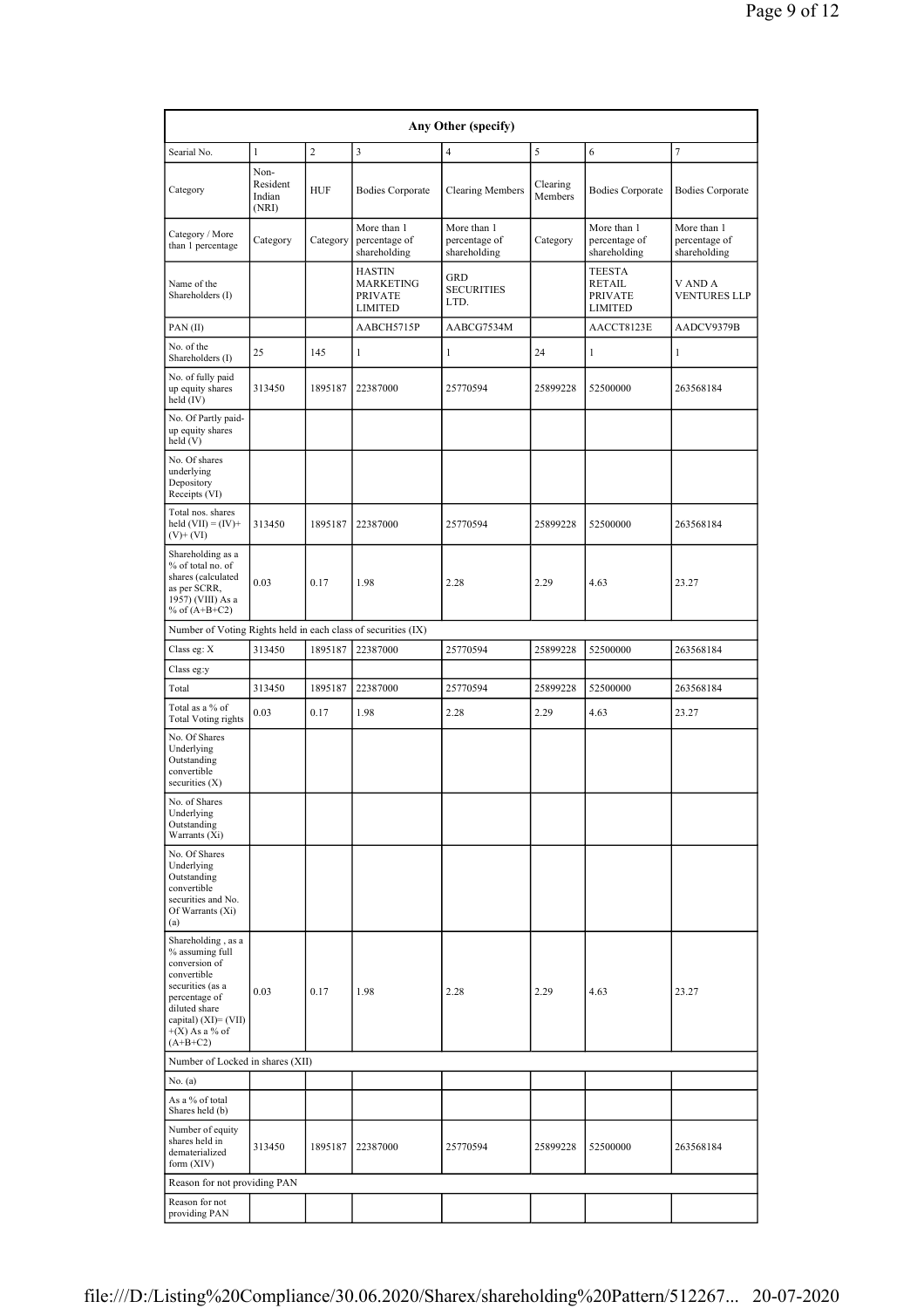Page 10 of 12